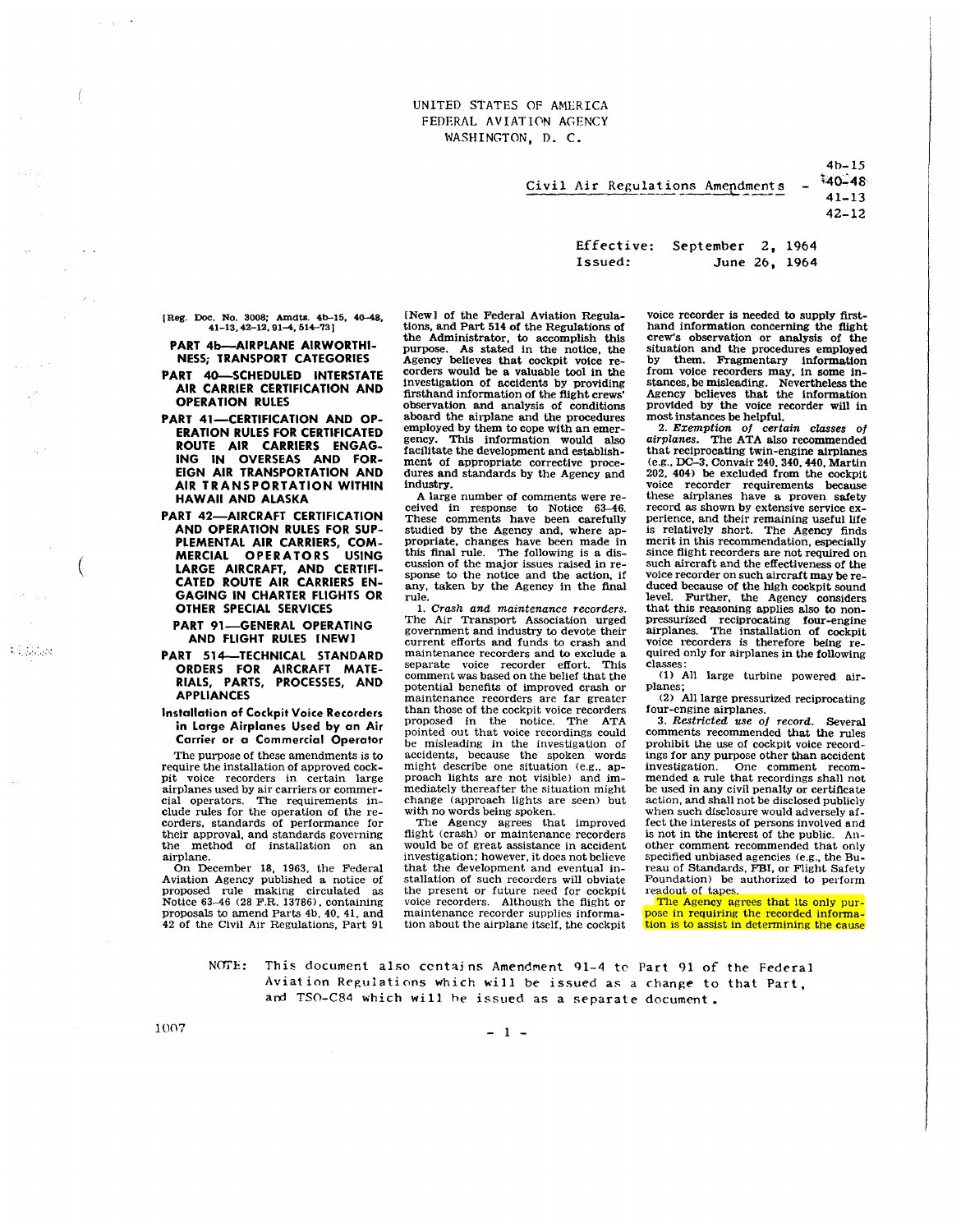of accidcnts or occurrences, and that the information should be used only in con- nection with the investigation of accidents or occurrences pursuant to Part 320 of the Board's Accident Investigation Regulations, (14 CPR Part 320) and not in any civil penalty or certificate action. A provision to this effect has been adopted. The Agency cannot, of course, bind the Courts or the Civil Aeronautics Board with respect to accident information and could not, even if it found it desirable, specify by rule those persons<br>who would be authorized to read out

woice recorder tapes.<br>
4. *Bulk erasure.* Recommendations were made that a "bulk erasure" device<br>
be required in the recorder. The Agency be required in the recorder. believes that the provision of a bulk erasure feature should be a matter of individual determination by the air carriers involved and the rules being adopted netther require nor prohibit a bulk erasure devices are used the rules as adopted herein include a requirement that the Installation minimize the probability of inadvertent operation or the actuation at the device during crash impact.

*5.* Location 0/ recorder. The Civil Aeronautics Board recommended that<br>the recorder unit which contains the record be located well back in the pressurized area of the fuselage (to minimize damage in a crash), since the proposed standards for the cockpit voice recorder specify an impact test of only l00g acceleration. Another comment made a similar recommendation.

The Board has supplied information<br>concerning the damage which has occoncerning the damage which has oc- curred to flight recorders during accidents involving severe damage. This information indicates that in 13 out of 15 such accidents, the flight recorder was<br>broken open and in 8 accidents fire also occurred. In all 15 of these accidents,<br>flight recorders were mounted in the radio rack, wheel well, or center section. Thus service experience shows that flight recorders located In the radio rack, wheel well, or center section frequently break open during crashes, and expose the record medium to subsequent fire in about half of these crashes.

The Agency agrees with the recommendaton of the Civil Aeronautics Board. Cockpit voice recorders designed<br>to the current 100g impact standard can to the current 100<sub>2</sub> impact standard can reasonably be expected to break open as frequently used flight re-<br>corders. The magnetic tape used in cockpit voice recorders should be kept below 250· F., In order to preserve the record, and Is, therefore, much more vulnerable to heat damage than is the metal tape used in flight recorders. Therefore, voice recorder records would probably be<br>lost in a number of accidents if the record containers have the same crash re-<br>sistance and the same location in the airplane as the currently installed flight re-<br>corders.<br>There is no statistical evidence to make

a direct comparison of the damage suffered by flight recorders in forward and aft locations. However, accident investigators have found that the aft portion of an airplane generally sulTers less dam-e.ge than the forward portion during crash impact.

In accordance with the recommendation of the Board  $\S$  4b.656(e) as adopted<br>herein requires that the recorder container be located as far aft as practicable<br>so as to minimize the probability of rup-<br>ture of the container as a result of crash impact and consequent heat damage to the record because of fire. However, it need not be located outside of the pressurized compartment and must not be lo-<br>cated, where, aft, mounted, engines, are likely to crush the container during impact.<br>6. Crash resistance criteria.

6. Crash resistance *criteria.* A rec- ommendation was received that the proposed standard for impact shock and fire<br>protection tests (section 3.13 of "Minprotection tests (section 3.13 of Imum Performance Standards for Cock-pit Voice Records" dated November 1, 1963) be revised in adopting the flnal rules by increasing the impact accelera-<br>tion from 100g for 11 milliseconds to 1000g for 0.5 milliseconds, by adding a crushing force test of 4000 pounds for 5 minutes, and by replacing the 1100 degree C, fiame test with a two-step oven test at 1100 degrees C. and 200 degrees ( respectively. It was also recommended<br>that the immersion test specified in section 3.12 be revised to include skydrol as well as sea water. The manufacturer maklng these recommendations further recommended that the deadline dates for completing recorder installations be de-<br>layed six months to enable the development of a recorder meeting the higher crash resistance standards,

The impact acceleration specified in the notice is the same as that currently specified in the standards for flight recorders, except that the 11 millisecond duration has been added. This impact test was specified in the Agency's development program for cockpit voice recorders, and recorders meeting this test are now ready for production,

The Agency plans to Include an investigation of crash resistance In a program to develop improved aircraft data recorders. However, before new crash resistance standards could be considered for cockpit voice recorders, it would first<br>be necessary to conduct an experimental test program to verify that the new standards are adequate and can reason-<br>ably be met. Although this recom-<br>mendation may have merit, this procedure may delay the installation program more than one year. On the other hand, the installation of presently available recorders In an aft location which provides increased crash resistance could be accomplished in a shorter time. Accordingly, the rules being adopted at this time incorporate the impact, fire, and immersion test standards that were proposed in the notice.

*7.* Compliance dates. Notice 63-46 proposed the following deadline dates for completing cockpit voice recorder installations:

 $(1)$  July 1, 1965, for all turbine powered airplanes;

<2' January 1. 1966, for all pressurized reciprocating four-engine airplanes; and (3) July 1, 1966, for all other airplanes.

In commenting on the notice, manu facturers recommended that these dates be postponed six months to allow time for determining suitable locations for

microphones and for designing and test- ing the complete installation. Airlines recommended that the proposed dates<br>be postponed 18 months (setting the deadline for turbine powered airplanes at January 1, 1967), In order to avoid the severe economic and operational effects which would result from taking air-<br>planes out of service to make'the installatlons. One airline having 105 tur- bine powered airplanes estimated that it would be necessary to remove 31 of these airplanes from service to meet the proposed July 1, 1965, deadline, as-<br>suming that the rules were adopted 15 months before the deadline. It was stated that the loss of revenue from re-<br>moving these airplanes from service (at other than the scheduled maintenance periods) would be about twice the cost of installing the recorders.

Using the airline's estimate that approximately 70 percent of the Installations could be completed In 15 months, It appears that the entire turbine powered fleet could be completed in 22 months. Allowing two months additional engineering time for designing the aft installations, the total time from adoption of rules to completion of installations would be approximately two years, Accord-ingly, the following dates are prescribed In the amendments to Parts 40, 41, and 42 for completing cockpit voice recorder installations In certain large airplanes used by an air carrier or a commercial operator:

(1) July I, 1966, for all turbine powered airplanes; and

(2) January I, 1967, for all pressurized reciprocating four-engine airplanes.

Í

*8,* Suurce *01 eleCtric* power. Several comments referred to the installation requirements proposed for Part 4b, One comment pointed out'that the proposed requirement specifying that the cockpit voice recorder be connected to the **bus**  of maximum rellab1Uty might jeopardize the operation of other equipment essen- tial to the safe operation of the airplane. The Agency agrees and the adopted rule therefore specifies that the cockpit voice recorder shall receive its electric power from the bus which provides the maximum reliability for operation without jeopardizing service to essential or emergency loads.

9. Channel priority. Other comments pointed out the difficulties that might arise on some airplanes if more than one cockpit-mounted area microphone is connected to a single channel, or if loudspeaker systems are connected to the fiight recorder. The Agency believes these comments are valid. Accordingly, the channel assignments in § 4b.656(b) have been revised to eliminate these difficulties. In particular, the cockpit-<br>mounted area microphone most suitably located for recording voice communications originating at the first and second pilot's stations has been assigned a separate channel.

10. Intelligibility. A recommendation was made that a definite minimum requirement of at least 95 percent intel-<br>ligibility be prescribed for recordings made under any normal flight operating condition. Studies made by the Agency have shown that this goal is not attainable in the present state of the art and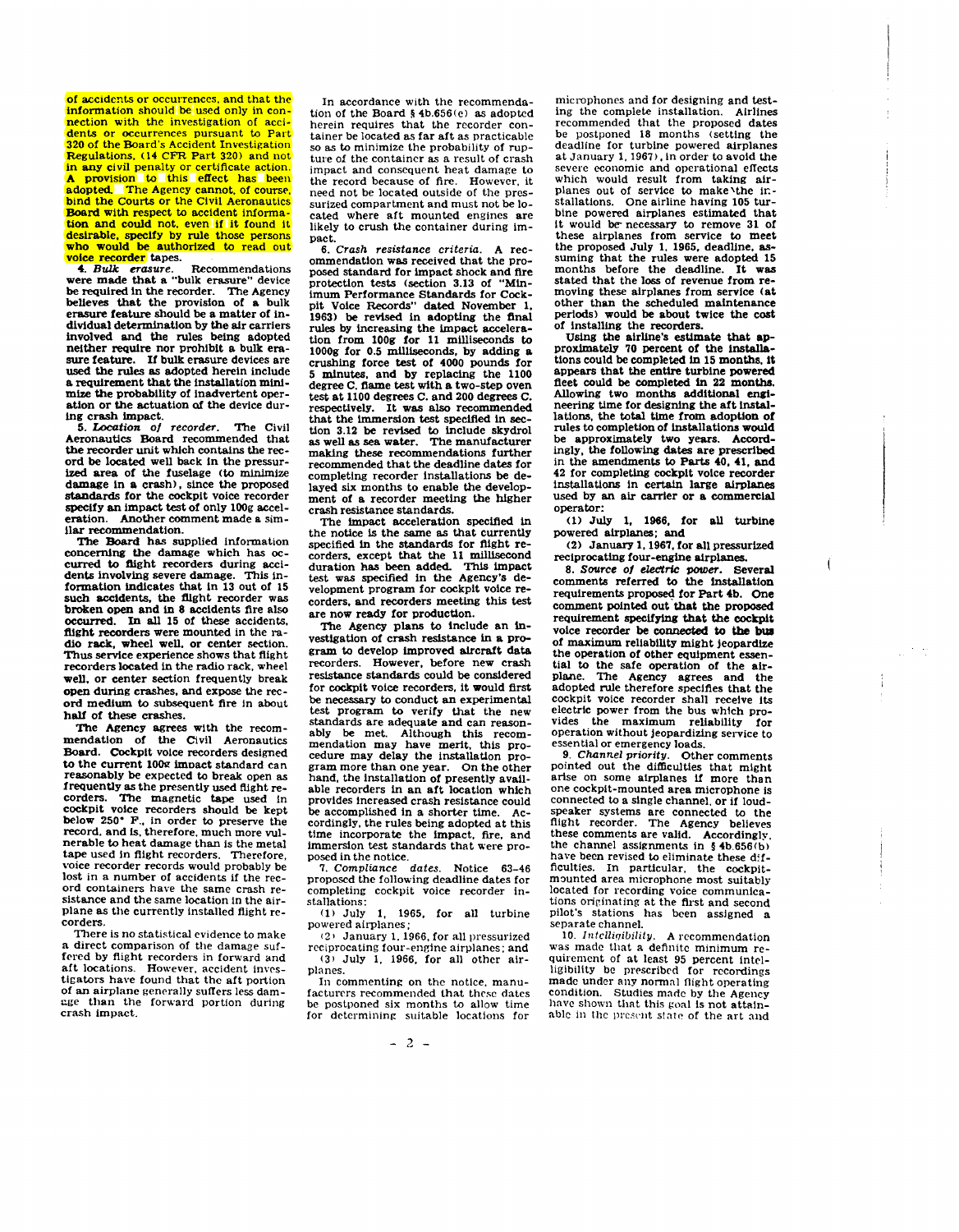aChieved depends upon the cockpit noise environment of the particular airplane<br>type For these reasons the rule being For these reasons, the rule being adopted requires that the cockpit-mounted area microphones shall be located so that the intelligibility of the recorded communications will be as high as practicable.

1:. Ejection mechanism and locator aids. One comment recommended that the recorder: (a) Be ejectable from the airplane upon impact (to remove it from<br>any crash fire); (b) be designed to float on water; (c) be fitted with an impacttriggered homing radio transmitter; (d) have additional channels; and (e) be painted a distinctive color as a locator ald. The Agency believes that the impact and flre test standards set forth in TSO-C84, coupled with the require-<br>ment for aft location of the recorder, will<br>serve to preserve the voice record in the<br>event of a ground crash fire without<br>additional election features. The sugadditional ejection features. gested ejecting, floating, and slgnal-transmitting features would apparently be helpful in preserving the voice record in the case of crashes at sea. The Agency is studying the need to require these features (which were not proposed in Notice 63-46) for both voice and flight recorders; if justifiable, further rule making along these lines will be undertaken. As to the matter of additional channels to record additional para-<br>meters, the Agency believes such a re-<br>quirement would be premature in view of the program now under way for the development of improved aircraft data recorders.

The Agency agrees that the recorder container should have a bright distinctive color to assist in locating it after an accident. Such a minor additional re- quirement should not delay the installation program and it has been included in the Installation requirements. Accord-ingly, the amendments to Part 4b require the recorder container to be painted bright orange.

;" .. ,'.'

12. Time correlation with flight recorder. One comment noted that it would be desirable to provide time correlation between the cockpit voice record-<br>ing and the flight recorder record. Such a requirement is unnecessary because a reash impact, if it occurs, should provide an adequate means of correlation be-<br>tween the records.<br>13. Sensitivity. A recorder manufac-

turer recommended that consideration be given to the need for minimum sensitivity standards for the voice recorder<br>amplifiers. Although no sensitivity requirement is contained in TSO-C84, the Agency believes that adequate sensitivity is prescribed, in effect. by the Part 4b installation requirement (adopted with this rule making action) dealing with the ord. Accordingly, sensitivity standards are not being adopted at this time. For similar reasons. the "Agency is not adopt-ing a separate recommendation that distortion limits be specified at the ex-<br>tremes of the frequency range.

14. Operation with inoperative voice<br>recorder. The ATA also commented on the proposed amendments to  $\frac{1}{2}$  91.36(c) (1) and  $91.36(c)$  (2) concerning continuation of Hight with the cockpit voiee

recorder inoperative. The comments apparently assumed that these provisions of Part 91 [New] would apply to all air carrier and commercial operations. This assumption is not correct. Part 91 (New) applies, in this respect, only to general operations with air carrier airplanes, such as training and ferry flights.<br>Air carrier and commercial operations, Air carrier and commercial operations. on the other hand. are governed under Parts 40, 41, and 42, wherein the matter of proceeding with inoperative equip-<br>ment is treated in the "go-no-go" section of the air carrier's or commercial opera-tor's manual. It is anticipated that the "go-no-go" sections of the air carrier's and commercial operator's manuals, dealing with cockpit voice recorders, will be similar to those dealing with flight recorders. Since the provisions being adopted for cockpit voice recorders in sponding requirements therein for flight recorders, they have been incorporated in § 91.35.<br>Interested persons have been afforded

Interested persons have been afforded an opportunity to participate In the making of these amendments. and due consideration has been given to all rele- vant matter presented.

In consideration' of the foregoing, effective Sept. 2. 1964, unless otherwise specified in this amendment, Parts 4b, 40, 41, and 42 of the Civil Air Regulations, Part 91 [New] of the Federal Aviation Regulations. and Part 514 of the Regulations of the Administrator are amended as follows:

1. By amending Part 4b by adding a new § 4b.656 to read as follows:

§ 4b.656 Installation of cockpit voice recorders.

(a) If a cockpit voice recorder is re- quired by the operating rules 01 this chapter, it shall be of an approved type and shall be installed so that it will record all-

0) Voice communications transmitted from or received in the airplane by radio; (2) Voice communications of flight

crewmembers on the flight deck; (3) Voice communications of flight crewmembers on the flight deck using

the airplane's interphone system; (4) Voice communications of flight crewmembers using the airplane's loud speaker system (if such system is provided in the airplane); and

(5) Voice or audio signals identifying navigation or approach aids introduced into a headset or speaker in the airplane.

(b) The cockpit voice recorder shall be installed so that the portion of the communication or audio signals speci-fied in paragraph· (a) of this section obtained from each of the following sources is recorded on a separate channel:

(1) First  $c \ h \ a \ n \ n \ e \ l$ . Microphones, headsets. or speakers used at the first pilot station;<br>(2) Second

channel. Microphones, headsets. or speakers used at the second

 $(3)$  Third channel. The cockpitmounted area microphone most suitably located for recording voice communications originating at the first and second pilot stations; and

(4) Fourth channel. Any other<br>sources including:<br>(i) A second cockpit-mounted area

microphone, if one is required for any required flight crewmember station other than the first or second pilot station;<br>(ii) Microphones, headsets, or speak-

ers used at the station for a third flight crewmember when he is required. and the signals at that station are not picked up by another channel; and (iii) Microphones located on the flight

deck and used with the airplane's loud speaker system if its signals are not picked up by other channels. picked up by other channels.<br>(c) In addition to the requirements of

paragraphs (a) and (b) of this section, the cockpit voice recorder must be installed so that-

(1) It receives its electric power from the bus that provides the maximum re- liability for operation of the cockpit voice recorder without jeopardizing service to essential or emergency loads;<br>(2) There is an automatic means to

ensure that any erasure feature ceases to function at the instant of crash impact; and<br>(3) There is an aural or visual means

for preflight checking of the recorder for proper operation.

(d) The recording requirements of paragraph (a) (2) of this section shall be met by installing one or more cockpitmounted area microphones arranged to pick up continuously all voice communitheir assigned stations on the flight deck. The microphones shall be located, and<br>the preamplifiers and filters of the rethe preamplifiers and filters of the re- corder shall be adjusted or supplemented if necessary, so that the intelligibility of the recorded communications will be as high as practicable, when recorded under flight cockpit noise conditions and played back. Repeated aural or visual playback of the record may be employed in evalu-

ating the intelligibility. (e) The record container shall be located and mounted in the airplane to minimize the probability of rupture of the container as a result of crash Impact and consequent heat damage to the record because of fire. In complying with this requirement, the record con-<br>tainer shall be located as far aft as<br>practicable. except that it need not be<br>located outside the pressurized compartment and shall not be located where aft mounted engines are likely to crush the container during impact.

({) If the cockpit voice recorder is provided with a bulk erasure device. the installation shall be designed to minimize the probability of inadvertent operation and the actuation of the device during crash impact.<br>(g) The color of the recorder con-

tainer shall be a bright orange.

2. By amending Part 40 by adding a new § 40.212 to read as follows:

§ 40.212 Cockpit voice recorders.

(a) On or before the following dates an approved cockpit voice recorder shall be installed in each of the following airplanes having a maximum certificated takeoff weight of more than 12,500 pounds:

pounds:<br>(1) July 1, 1966, for all turbine pow-<br>ered airplanes: and

 $-3 -$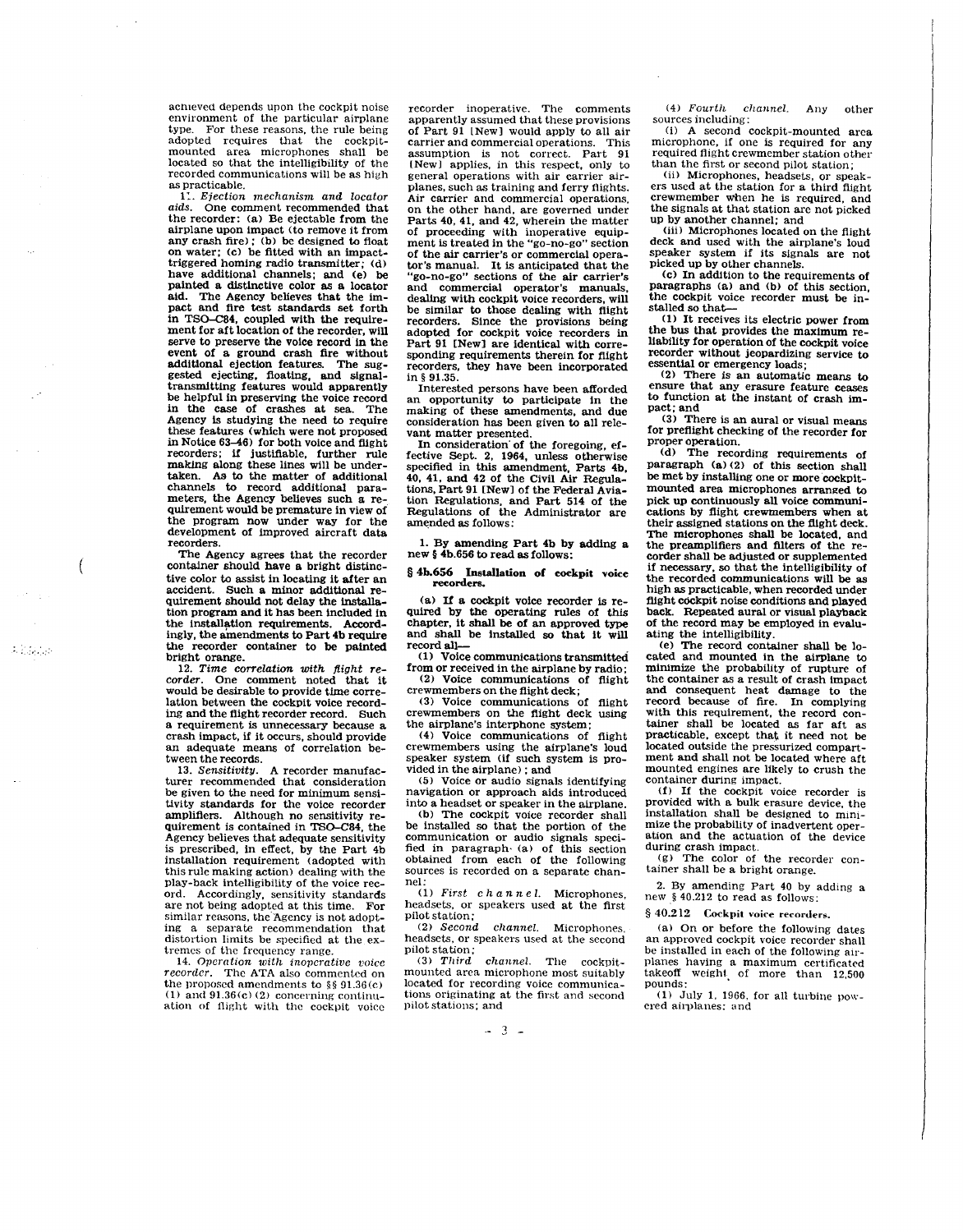(2) January 1, 1967, for all pressurized reciprocating four-engine airplanes.<br>(b) Each air carrier shall establish a

schedule for the progressive completion of the cockpit voice recorder installation in each airplane specified In paragraph (a) of this section before the dates prescribed in that paragraph. The schedule shall include a list of any airplane specified in paragraph (a) of this section that the air carrier Intends to discontinue using before the dates prescribed in that paragraph. The air carrier shall submit the schedule to the Administrator before

October 1, 1964.<br>
(c) The cockpit voice recorder shall be Installed in accordance with the require-<br>ments of Part 4b of this chapter.<br>(d) The cockpit voice recorder shall be

operated continuously from the start of the use of the checklist, prior to starting engines for the purpose of flight, to the completion of the final checklist at the termination of the flight. In complying with this requirement, an approved cockpit voice recorder having an erasure feature may be utilized, so that at any instant during the operation of the recorder, information recorded more than 30 minutes earHer may be erased or otherwise obliterated.

(e) In the event of an accident or occurrence requiring immediate notification to the Board, under Part 320 of its regulations, the recorded information shall be retained by the air carrier for a period of at least 60 days or, If requested by the Administrator or the Board, for a longer period. Informa-<br>tion obtained from the record is used to assist in determining the cause of accldents or occurrences in connection with investigations pursuant to Part 320 of the Board's regulations. The Admin-Istrator does not use the record In any civIl penalty or certificate action.

3. By amending Part 41 by adding a new § 41.212 to read as follows:

§ 41.212 Cockpit voice recorders

(al On or before the following dates an approved cockpit voice recorder shall be Installed in each of the following airplanes having a maximum certificated takeoff weight of more than 12,500 pounds:

(1) July I, 1966, for all turbine powered airplanes; and

(2) January 1, 1967, for all pressurized

reciprocating four-engine airplanes.<br>(b) Each air carrier shall establish a schedule for the progressive completion of the cockpit voice recorder installation in each alrplane specified in paragraph (al of this section before the dates prescribed in that paragraph. The schedule shall include a list of any airplane specified in paragraph (a) of this section that the air carrier intends to discontinue using before the dates prescribed in that paragraph. carrier shall submit the schedule to the Administrator before October 1, 1964.

(c) The cockpit voice recorder shall<br>be installed in accordance with the requirements of Part 4b of this chapter.

(d) The cockpit voice recorder shall be operated continuously from the start of the use of the checklist, prior to starting engines for the purpose of flight, to<br>the completion of the final checklist at the termination of the flight. In complying with this requirement, an approved<br>cockpit voice recorder having an erasure feature may be utilized, so that at any instant during the operation of the recorder, information recorded more than 30 minutes earlier may be erased or otherwise obliterated.<br>(e) In the event of an accident or oc-

currence requiring immediate notification to the Board under Part 320 of Its regulations. the recorded information<br>shall be retained by the air carrier for a period of at least 60 days or, if requested by the Administrator or the Board, for a longer period. Information obtained from the record is used to assist in determining the cause of accidents or oc-<br>currences in connection with investigations pursuant to Part 320 of the Board's use the record in any civil penalty or certificate action.

4. By amending Part 42 by adding a new  $\frac{1}{2}$  42.212 to read as follows:

§ 42.212 Cockpit voice recorders.

(al On or before the following dates an approved cockpit voice recorder shall be installed in each of the following airplanes having a maximum certificated takeoff weight of more than 12,500 pounds:

(1) July I, 1966, for all turbine powered airplanes; and

(2) January 1. 1967, for all pressurized reciprocating four-engine airplanes.<br>
(b) Each operator shall establish a

schedule for the progressive completion of the cockpit voice recorder installation in each airplane specified in paragraph (a) of this section before the dates prescribed in that paragraph. The schedule shall include a list of any airplane specified in paragraph (a) of this section that the operator intends to discontinue using before the dates prescribed in that paragraph. The opera-<br>tor shall submit the schedule to the Administrator before October I, 1964.

(c) The cockpit voice recorder shall quirements of Part 4b of this chapter.

(d) The cockpit voice recorder shall<br>be operated continuously from the start of the use of the checklist, prior to start-<br>ing engines for the purpose of flight, to<br>the completion of the final checklist at<br>the termination of the flight. In com-<br>plying with this requirement. an anproved cockpit voice recorder having an erasure feature may be utIlized. so that at any instant during the operation of the recorder, information recorded more<br>than 30 minutes earlier may be erased<br>or otherwise obliterated.<br>(e) In the event of an accident or oc-

currence requiring immediate notification to the Board under Part 320 ui this title, the recorded information shall be<br>retained by the operator for a period of at least 60 days or, if requested by the Administrator or the Board. for a longer period. Information obtained from the record is used to assist in determining the cause of accidents or ocurrences in connection with Investigations pursuant to Part 320 of this title. The Adminis-

- 4 -

trator does not use the record in any civil penalty or certificate action.

5. By amending § 91.35 to read as follows:

## § 91.35 Flight recorders and cockpit **voice recorders..**

No holder of an air carrier or com-<br>mercial operator certificate may'conduct<br>any operation under this part with an airplane listed in his operations speciflcations or current llst of airplanes used in air transportation unless that airplane corder and cockpit voice recorder re- quirements of the part under which its certificate is issued; except that it may-

(al Ferry an' airplane with an inoperative flight recorder or cockpit voice<br>recorder from a place where repair or replacement cannot be made to a place where they can be made;

(b) Continue a flight as originally planned, if the flight recorder or cockpit voice recorder becomes Inoperative after the airplane has taken off;

(c) Conduct an airworthiness flight test, during which the flight recorder or cockpit voice recorder is turned off to test it or to test any communications or electrical equipment installed in the airplane; or

(d) Ferry a newly acquired airplane from the place where possession of it was<br>taken to a place where the flight recorder or cockpit voice recorder is to be installed.

6. By amending Part 514 by adding the following § 514.90:

§ 514.90 Cockpit voice recorder--TSO<br>C-84.

ĺ

(a) *Applicability.* (1) Minimum performance standards here hereby estabon United States civil aircraft. New models of cockpit voice recorders manu-<br>factured for use on civil aircraft on or after September 2, 1964, shall meet the standards specified in Federal Aviation Agency Standard, "MinJmum Perform- ance Standards for Cockpit Voice Re-corders," dated November I, 1963.' and Federal Aviation Agency document en- titled, "Environmental Test Procedures for Airborne Electronic Equipment," August 31, 1962.' except as provided in subparagraph (2) of this paragraph.

(2) Federal AViation Agency docu-ment, "Environmental Test Procedures for Airborne Electronic Equipment," out- lines various test procedures which dewhich the equipment shall be designed to operate. Some test procedures have categories established and some do not. Where categories are established, only equipment which Qualifies under one or more of the following categories, as specified in the FAA document, is eligible for approval under this order:

(i) Temperature-Altitude Test-Categories A, B, C, or D;

'Copies may be obtained upon request addressed to the Federal Aviation Agency, Attention HQ-620. Washington. D.C .• 20553.